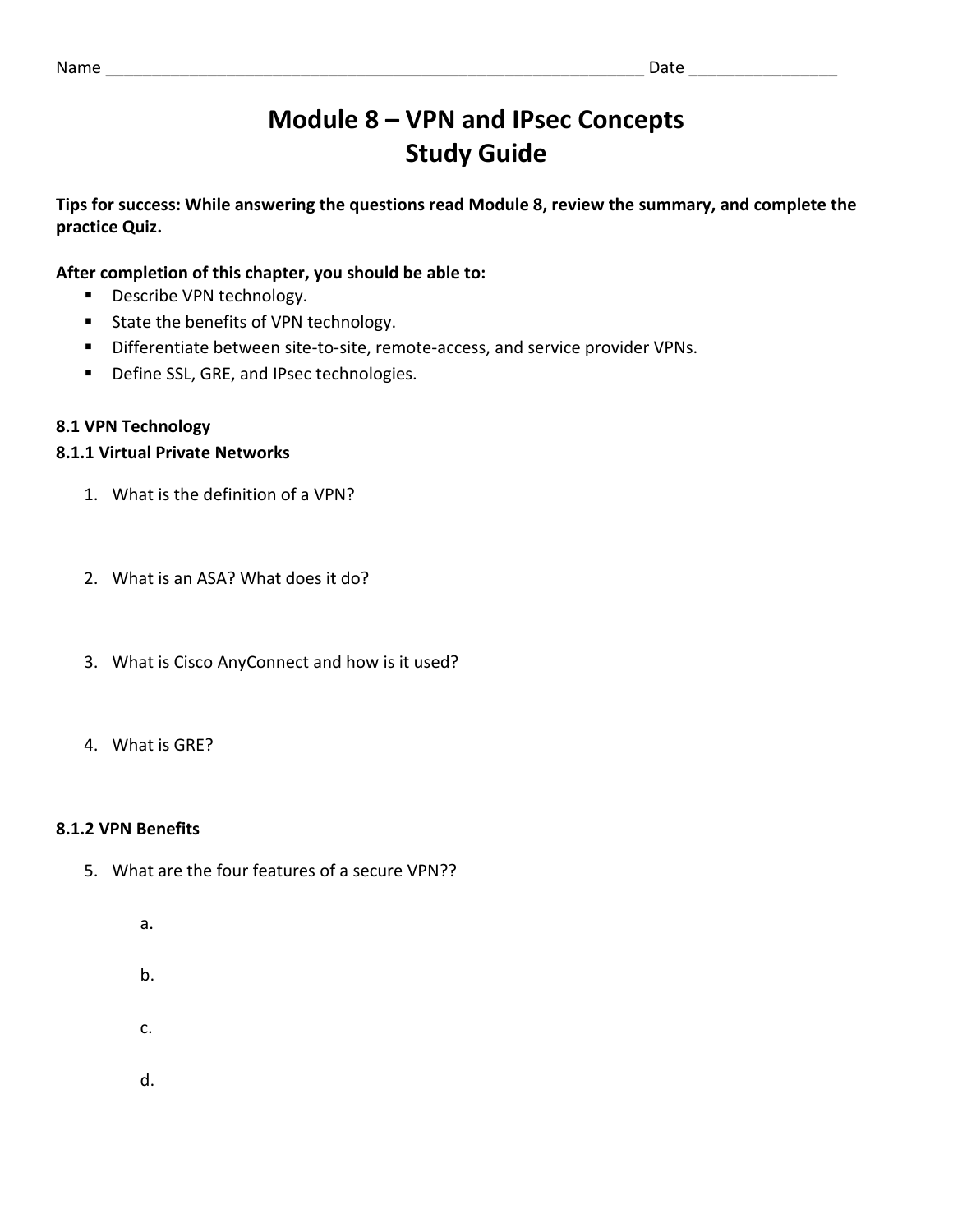## **8.1.3 Site-to-Site and Remote-Access VPNs**

What are the 2 VPN types and a definition of each:

- 1. \_\_\_\_\_\_\_\_\_\_\_\_\_\_\_\_\_\_\_\_\_\_\_\_\_\_\_\_\_\_\_ -
- 2. \_\_\_\_\_\_\_\_\_\_\_\_\_\_\_\_\_\_\_\_\_\_\_\_\_\_\_\_\_\_\_ -

#### **8.1.4 Enterprise and Service Provider VPNs**

- 6. What methods are used to secure VPNs managed by the company enterprise??
- 7. What methods are used to secure VPNs by service providers?

#### **8.1.5 Check Your Understanding – VPN Technology**

#### **8.2 Types of VPNs**

#### **8.2.1 Remote-Access VPNs**

- 8. What are the two ways that a remote user can initiate a remote VPN connection?
	- $a.$
	- $\mathsf b.$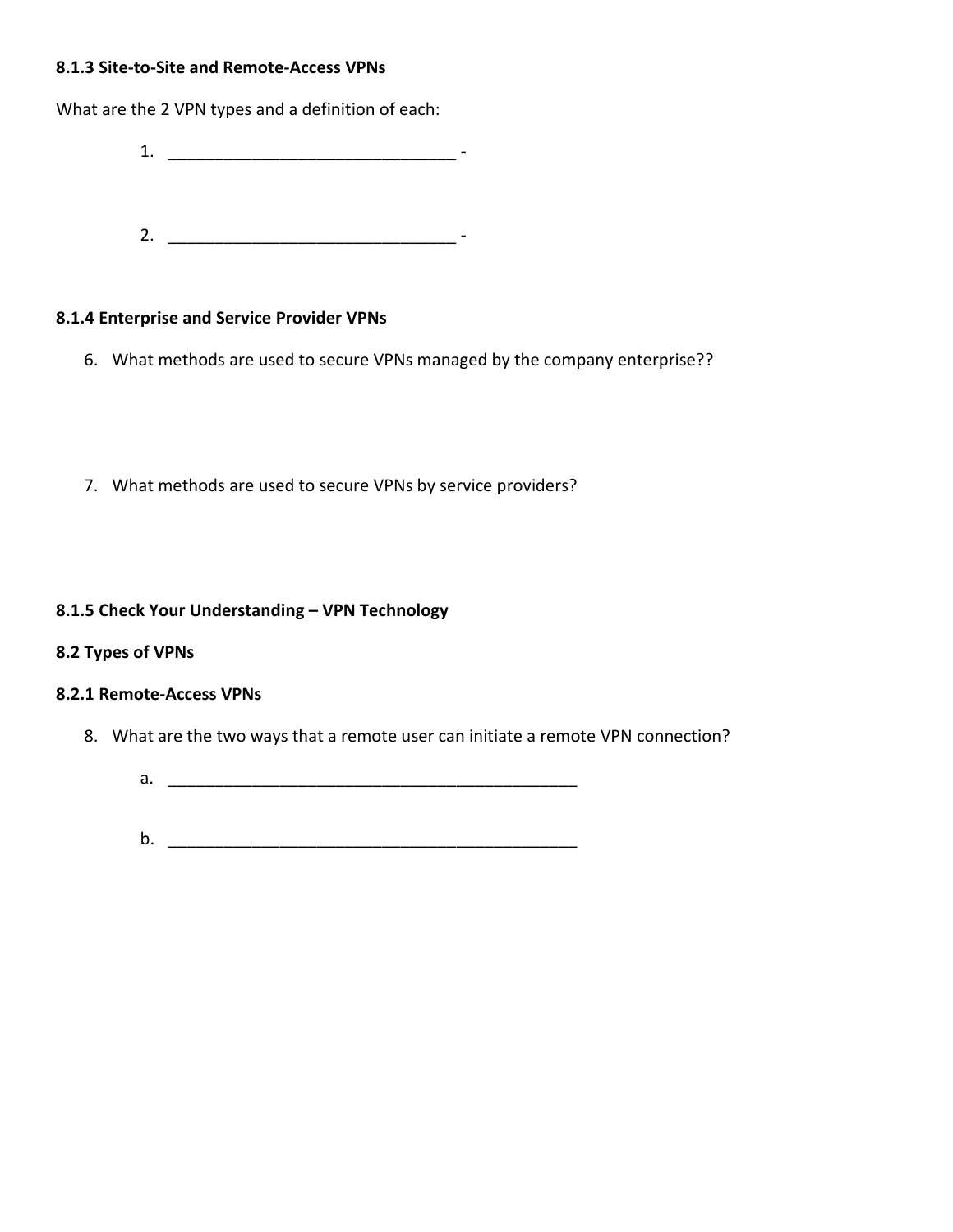## **8.2.2 SSL VPNs**

# 9. Compare and contrast the two methods of securing VPN traffic:

| Feature | <b>IPsec</b> | SSL |
|---------|--------------|-----|
|         |              |     |
|         |              |     |
|         |              |     |
|         |              |     |

#### **8.2.3 Site-to-Site IPsec VPNs**

10. What could be used as a VPN gateway device?

- a. \_\_\_\_\_\_\_\_\_\_\_\_\_\_\_\_\_\_\_\_\_\_\_\_\_\_\_\_\_\_\_
- b. \_\_\_\_\_\_\_\_\_\_\_\_\_\_\_\_\_\_\_\_\_\_\_\_\_\_\_\_\_\_\_

11. How are site-to-site VPNs usually secured?

#### **8.2.4 GRE over IPsec**

12. What is the outstanding difference between GRE and the other security protocols above?

## 13. List and define the 3 GRE terms and definitions:

| 1. |  |
|----|--|
|    |  |
|    |  |
| 2. |  |
|    |  |
|    |  |
| 3. |  |
|    |  |
|    |  |
|    |  |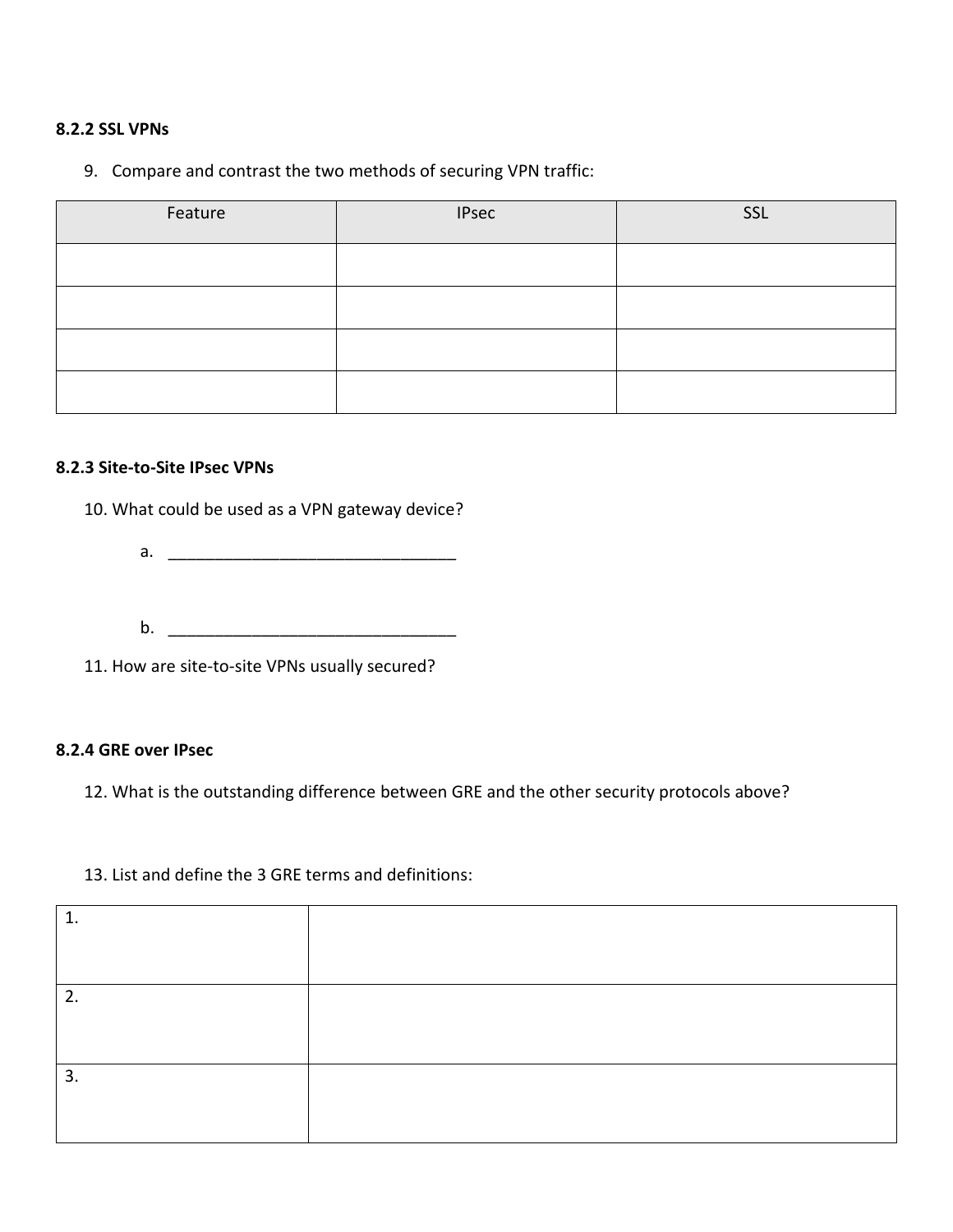# **8.2.5 Dynamic Multipoint VPNs**

- 14. What is the advantage of DMVPN?
- 15. What security protocol is used with DMVPN?
- 16. What is the difference between Hub-to-spoke and Spoke-to-spoke tunnels?

#### **8.2.6 IPsec Virtual Tunnel Interface**

17. Describe to someone who doesn't know, what's an IPsec Virtual Tunnel Interface (VTI)?

#### **8.2.7 Service Provider MPLS VPNs**

- 18. Describe the two types of service provider MPLS VPNs:
	- a.
	- b.

## **8.2.8 Check Your Understanding - Types of VPNs**

- **8.3 IPsec**
- **8.3.1 Video - IPsec Concepts**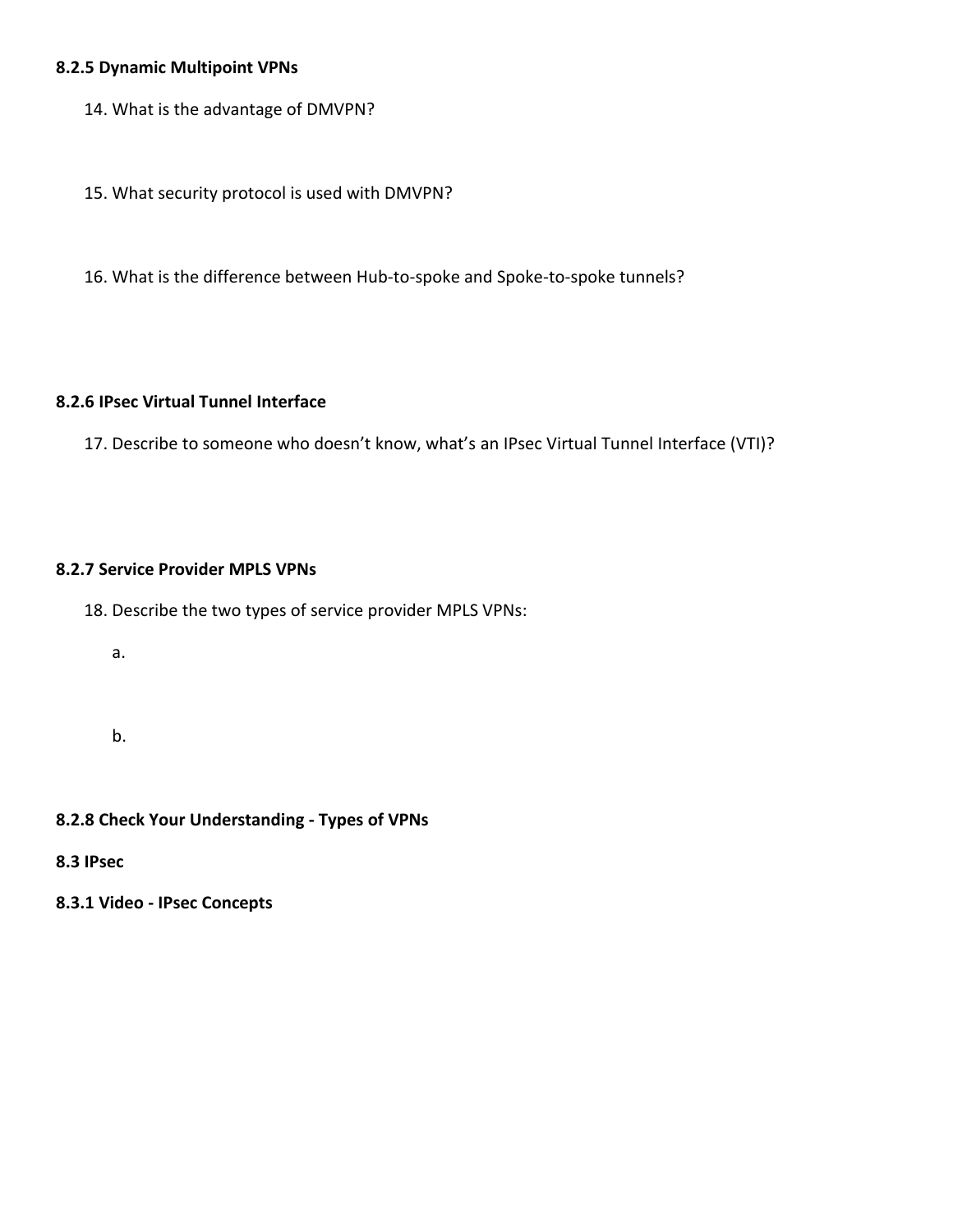# **8.3.2 IPsec Technologies**

## 19. IPsec provides these essential security functions:

20. Define Diffie-Hellman (DH) algorithm:

# **8.3.3 IPsec Protocol Encapsulation**

# 21. List the differences between AH and ESP:

# **8.3.4 Confidentiality**

22. How is confidentiality achieved?

# **8.3.5 Integrity**

23. What is the role of HMAC?